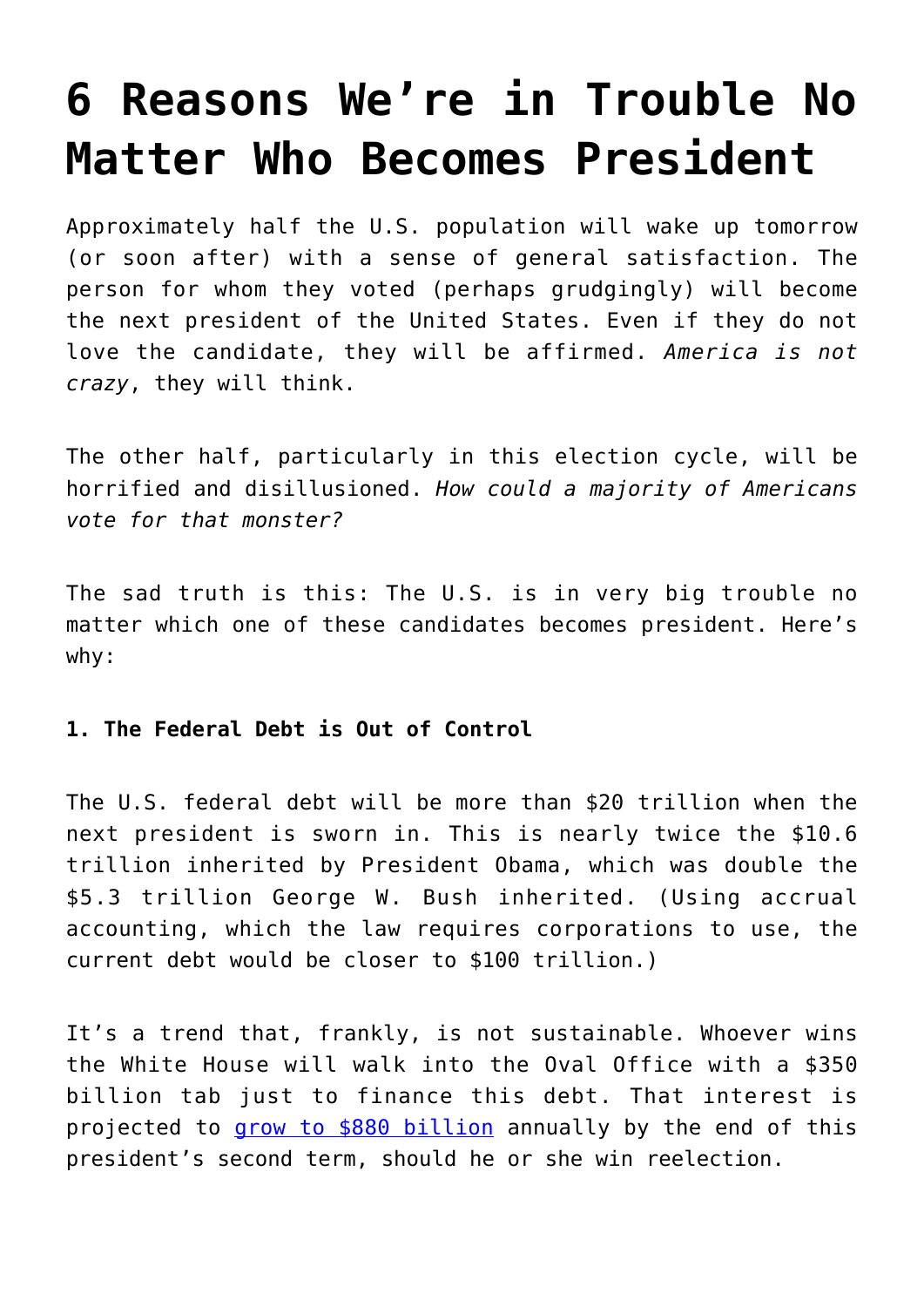Because so much federal spending is on auto-pilot (i.e. baked into the budget), the debt is projected to swell even more rapidly absent entitlement reform.

# **2. The Economy is Not Growing Fast Enough**

It has been more than a decade since the U.S. economy increased by 3 percent in a given year. You have to go all the way back to Herbert Hoover to find a president who failed to reach at least 3 percent growth, the metric often cited by economists to indicate a healthy and growing economy. (From 1790 to 2000, GDP growth averaged 3.8 percent.) Worker productivity [is mysteriously down,](https://www.intellectualtakeout.org/blog/harvard-prof-us-productivity-shutting-down) and [a record 95 million](http://data.bls.gov/timeseries/LNS15000000) workers are not in the workforce. This is a trend that cannot continue if the U.S. intends to stick to its [guns and butter](https://en.wikipedia.org/wiki/Guns_versus_butter_model) spending model.

# **3. Social Security is About to Go in the Red**

A few years ago, the non-partisan CBO [published a report](https://www.cbo.gov/sites/default/files/114th-congress-2015-2016/reports/50250/50250-breakout-Chapter3.pdf) showing that the Disability Insurance trust fund would soon be exhausted. The year this would happen: 2017. [This means](http://blog.ssa.gov/trust-fund-reserve-gains-one-year-for-projected-depletion-date/) "the income collected through taxes will be enough to pay only 81 percent of the scheduled benefits." The government will borrow more money of course; it's good at that (see item #1). But the clock is now ticking on entitlement reform.

#### **4. Obamacare is Falling Apart**

The Affordable Care Act is [failing before our eyes](https://www.intellectualtakeout.org/blog/obamacare-failing-our-eyes), something even Democratic leaders [are finally admitting.](https://www.intellectualtakeout.org/blog/bill-clinton-calls-obamacare-craziest-thing-world) It will likely require either full repeal or significant changes, which is likely to be very difficult and painful now that millions of people are enrolled in exchanges. This problem, like the others above, is fixable, but ….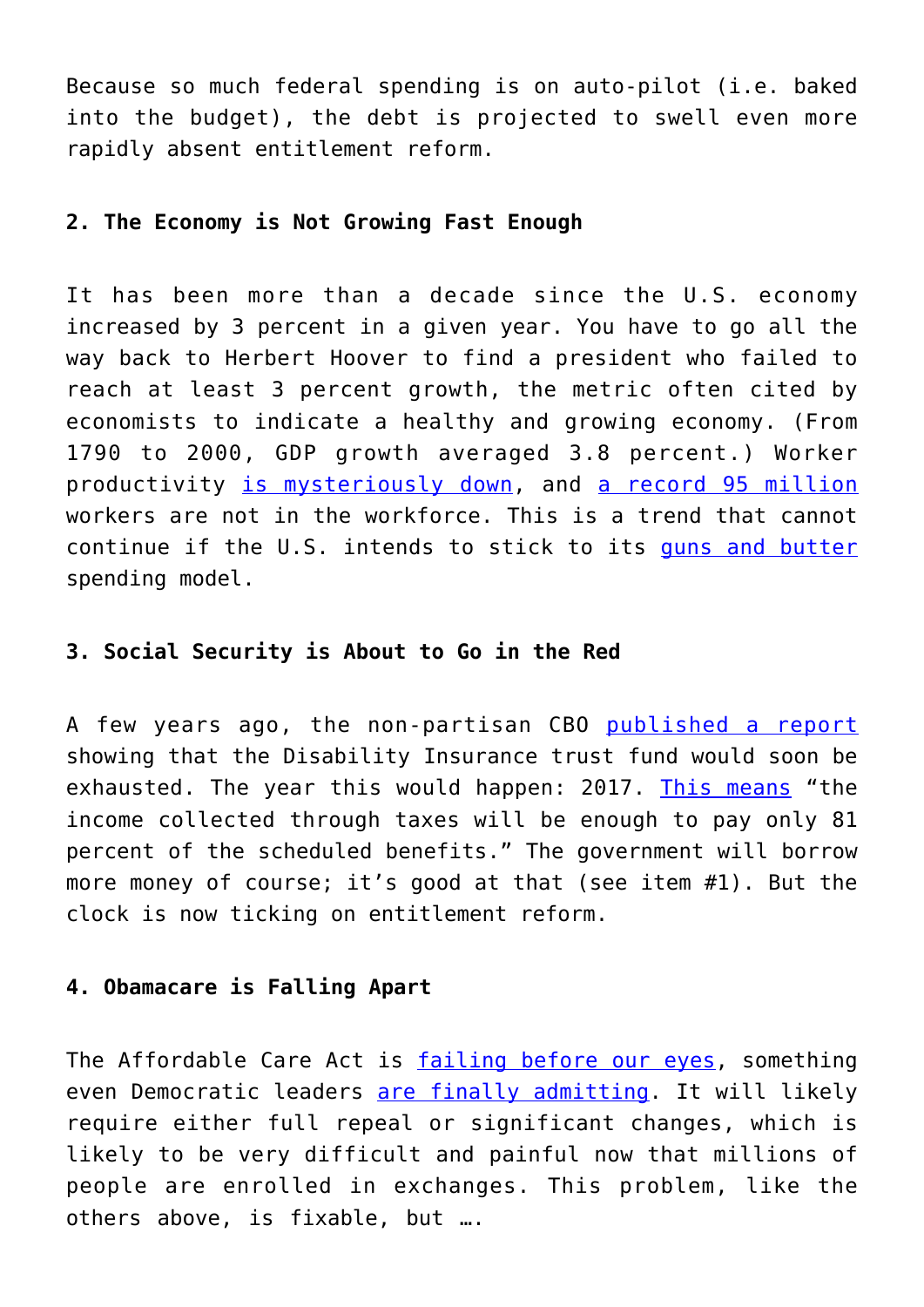## **5. Our Politics Are Broken**

A generation ago, Ronald Reagan and Tip O'Neill were [able to](http://thehill.com/blogs/pundits-blog/lawmaker-news/235409-how-ronald-reagan-and-tip-oneill-would-make-this-congress) [work together](http://thehill.com/blogs/pundits-blog/lawmaker-news/235409-how-ronald-reagan-and-tip-oneill-would-make-this-congress) to address the structural problems the nation faced. They did this even though [the two were not exactly](https://campaignstops.blogs.nytimes.com/2012/10/05/frenemies-a-love-story/?_r=0) [friendly](https://campaignstops.blogs.nytimes.com/2012/10/05/frenemies-a-love-story/?_r=0) and had fundamentally different ideas on governance.

Those days are long gone. America no longer seems capable of fixing things. Politics has gone from a combat sport to a blood sport. Consensus in Washington, D.C., seems almost impossible. Our parties are ideologically polarized and beholden to favored constituencies whose mission is to hold the line on specific issues.

#### **6. Americans Are More Divided Than Anytime Since 1860**

The reason our politics are polarized is that Americans are polarized. People fundamentally disagree not just on policy issues but on [the purpose of government](http://www.learnliberty.org/videos/positive-rights-vs-negative-rights/). They are [losing faith](http://www.gallup.com/poll/192581/americans-confidence-institutions-stays-low.aspx) [in their institutions](http://www.gallup.com/poll/192581/americans-confidence-institutions-stays-low.aspx), [the media](http://www.gallup.com/poll/195542/americans-trust-mass-media-sinks-new-low.aspx), and [the legitimacy of](http://ap-gfkpoll.com/featured/ap-gfk-poll-most-trump-supporters-doubt-election-legitimacy) [elections.](http://ap-gfkpoll.com/featured/ap-gfk-poll-most-trump-supporters-doubt-election-legitimacy) An election victory on razor-thin margins in a single state (a la 2000) would only fuel this division, and [polling suggests](http://www.realclearpolitics.com/epolls/2016/president/2016_elections_electoral_college_map_no_toss_ups.html) this may very well be what we can expect.

Whoever wins the election will have their work cut out for them. It will be the job of the people and their elected representatives to put the vitriol of this campaign behind. This is difficult to do in a normal election; it's going to be much harder in this one.

But Americans should do their best to channel Illinois Senator Stephen Douglas, who in 1860 had this to say to Abraham Lincoln after a bitter loss in the presidential election: "Partisan feeling must yield to patriotism. I'm with you, Mr. President, and God bless you."